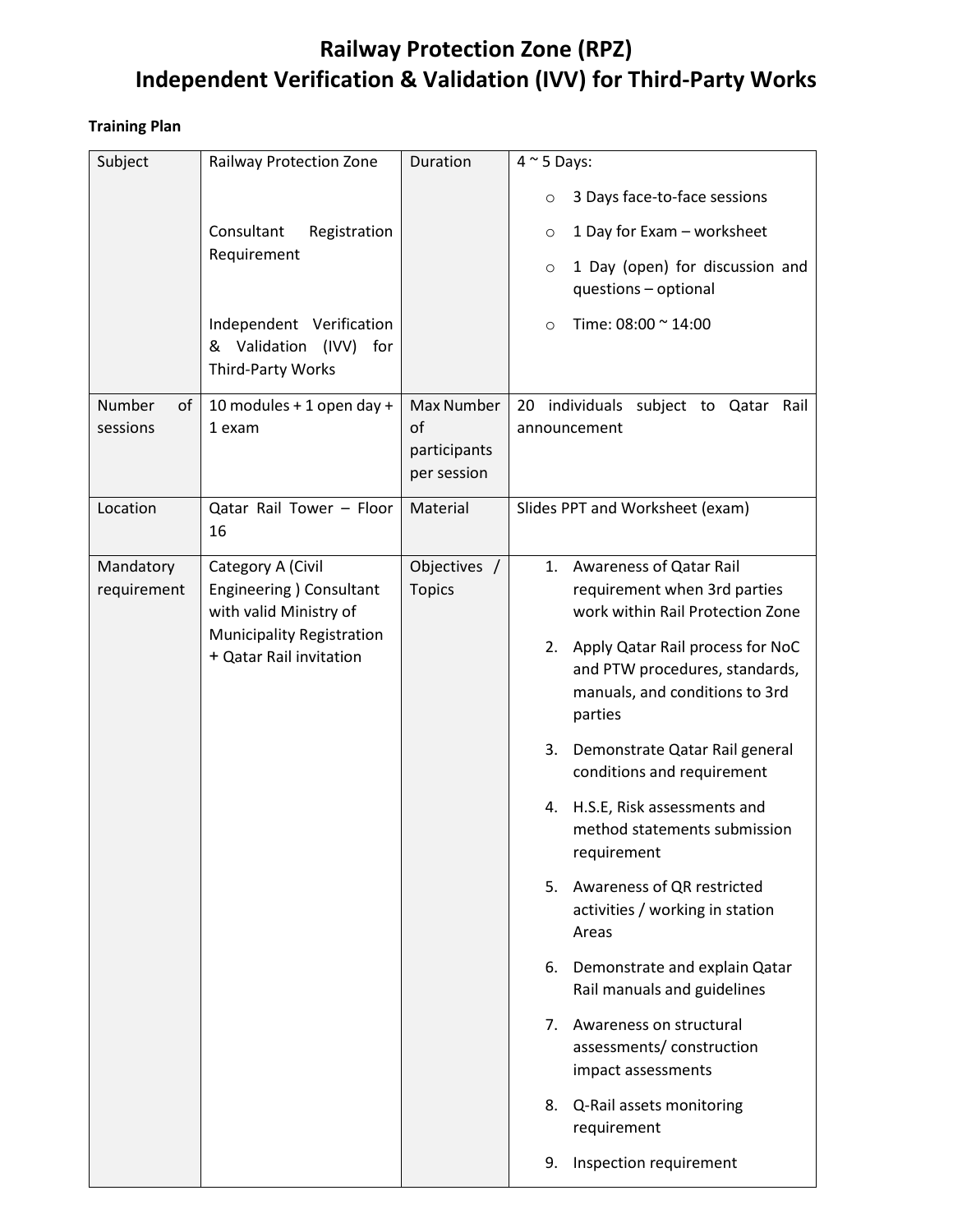# **Railway Protection Zone (RPZ) Independent Verification & Validation (IVV) for Third-Party Works**

|  | 10. Knowledge on entering QR assets |
|--|-------------------------------------|
|  |                                     |

**Day 1** 

| Session                  | <b>Topics</b>                                                                       | Activities                                                                                                                                                          | Assessment                       |
|--------------------------|-------------------------------------------------------------------------------------|---------------------------------------------------------------------------------------------------------------------------------------------------------------------|----------------------------------|
| $\mathbf{1}$             | Awareness session and basic<br>elements of Metro, Tram and Long<br><b>Distance</b>  | The trainer will go through the<br>slides and elaborate and<br>explain the basic elements of<br>Metro, Tram and Long Distance<br>- and open discussion              | $NIL - Revision &$<br>discussion |
| $\overline{\phantom{a}}$ | QR approval process / No Objection<br>Certificates (NOC) / Permit to Work<br>(PTWs) | This session will cover QR<br>approval process / No<br>Objection Certificates / Permit<br>to Work (PTWs) Use the<br>prepared material on PPT and<br>open discussion | Nil - Revision &<br>discussion   |
| 3                        | QR general conditions and<br>requirements                                           | The Trainer will continue the<br>session, by covering QR general<br>conditions and requirements<br>use the prepared material on<br>PPT and the published T&C        | NIL - Revision &<br>discussion   |

### **Day 2**

| Session | <b>Topics</b>                                                                                    | Activities                                                                                                                                                                                                              | Assessment                       |
|---------|--------------------------------------------------------------------------------------------------|-------------------------------------------------------------------------------------------------------------------------------------------------------------------------------------------------------------------------|----------------------------------|
| 4       | Health, safety, environment, risk<br>assessments and method statements<br>submission requirement | The trainer will go through the<br>slides and elaborate in depth<br>on Qatar Rail requirement for<br>HSE, risk, and MS from Rail<br>related references                                                                  | $NIL - Revision &$<br>discussion |
| 5       | Qatar Rail restricted activities and<br>working in station areas                                 | The Trainer will link the topics<br>of session 4 with restricted<br>Activities session, by explaining<br>what the restricted activities<br>within RPZ are with presenting<br>several photos of restricted<br>activities | NIL – Revision &<br>discussion   |
| 6       | Qatar Rail manuals and guidelines                                                                | The trainer will show the<br>attendees where to find Qatar<br>Rail guidelines and manuals,<br>how to use it, and locate the<br>references of the same                                                                   | $NIL - Revision &$<br>discussion |